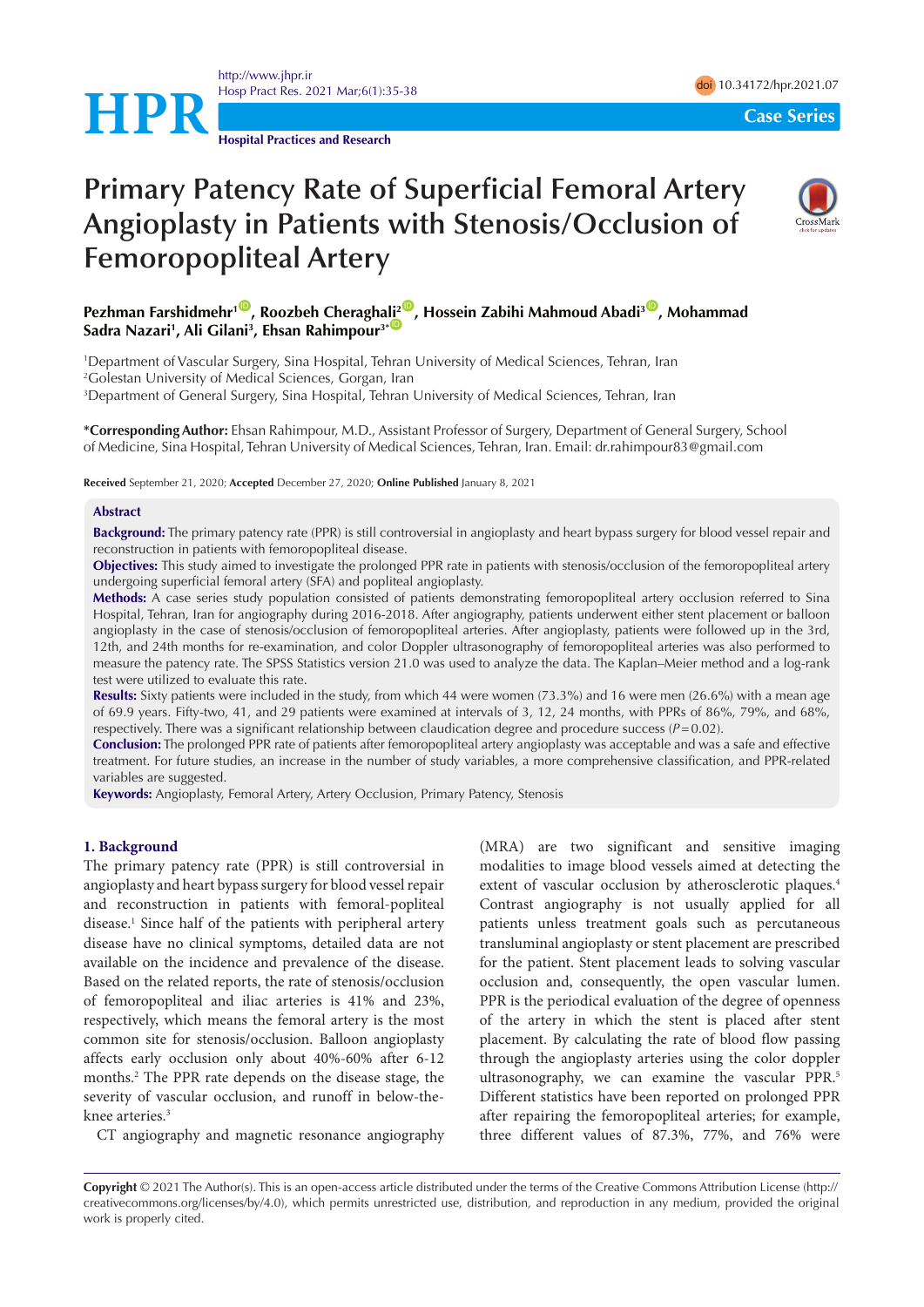reported for one-year PPR.<sup>6-8</sup>

#### **2. Objectives**

The present study aimed to investigate the prolonged PPR rate in patients with stenosis/occlusion of the femoropopliteal artery undergoing superficial femoral artery (SFA) and popliteal angioplasty.

### **3. Methods**

The present research study is of case series type. The study population consisted of patients demonstrating femoropopliteal artery occlusion referred to the Division of Vascular and Endovascular surgery of Sina Specialized & Subspecialty Hospital for angiography, Tehran, Iran during 2016-2018. The study sample size was calculated with an 81% average PPR rate (up to 12 months), a 10% difference, and a 5% coefficient of error.

The inclusion criteria were the age range of 40-80 years and symptoms of vascular occlusion. The exclusion criteria were having rheumatic and background joint diseases (these groups of patients were excluded from the study due to possible muscle and joint pain that is confused with ischemic limb pain . After angiography, patients underwent angioplasty in terms of stenosis of femoropopliteal arteries. It should be noted that to prevent losses, people who could not be followed up in the future due to living in cities far from the hospital in question were also excluded from the study. Independent variables were smoking history, disease symptoms, associated morbidities, time for symptom onset until the time of first treatment, rate of arterial stenosis and occlusion, as well as anatomical location of stenosis, TASC II stratification. The dependent variables were the PPR rate and one-year prognosis in patients. After angiography, the patients with stenosis/occlusion of femoropopliteal arteries were included in the study, and then underwent the stent placement and/or balloon angioplasty. After angioplasty, patients were followed up in 3rd, 12th, and 24th months for re-examination, and color doppler ultrasonography of femoropopliteal arteries was also performed to measure the patency rate. Plavix was prescribed for pre- angioplasty patients. Antegrade or retrograde artery access was done under local anesthesia from the femoral artery on the same side (antegrade), or the femoral artery on the opposite side (retrograde) using a 4-Fr vascular sheath or a 6-Fr sheath, respectively. After artery access, 4000-8000 units of intravenous heparin were prescribed. Angioplasty was performed using a 4-5F catheter passed through the stenosis/occlusion site using a wire to enter the runoff site. At this phase, the stent placement was performed in the case of failed initial angioplasty (the initial success criterion was persistent stenosis >30).

After angioplasty, patients received aspirin 80 mg/day and Plavix 75 mg/day along with statin for three months. It will take a long time to continue treatment with aspirin, cilostazol, and/or pentoxifylline. Patients were examined following angioplasty in the recovery room, a day later in the ward, and two weeks later. They were clinically examined at intervals of 3, 12, 24 months after angioplasty to record the data including improvement in activity, walking, walk distance tolerance, changes compared to pre-procedure, distal pulse, wound healing, and control of lesions/wounds progression. The color doppler ultrasonography was also performed. The stenosis criterion was determined with peak systolic velocity (PSV) > 2.4.

Patient information, including demographic information, examination results, laboratory test results, performed treatments, and other necessary information was filled in the information sheet designed for the present study. Patients with written informed consent were included in the study. No additional costs were imposed on patients, and no additional intervention was performed for patients.

The SPSS Statistics version 21.0 was used to analyze the data. The Kaplan–Meier method and a log-rank test were used to evaluate the PPR rate. The variables affecting the occurrence of complications and mortality following the stent placement were tested using a multivariate linear regression model.

# **4. Results**

Sixty patients were included in the study, from which 44 were women (73.3%) and 16 were men (26.6%) with the mean age of 69.9 years. Fifty-two, 41, and 29 patients were examined at intervals of 3, 12, and 24 months, with PPRs of 86%, 79%, and 68%, respectively. According to [Table 1](#page-1-0), 24 patients (45%) had right-sided lesions, 22 (40%) had left-sided lesions, and only 9 (15%) had bilateral lesions. Eight patients died during the study period and 23 patients withdrew from the study.

<span id="page-1-0"></span>**Table 1.** Descriptive Characteristics of Patients at the Beginning of Study

| Risk Factors and Clinical Symptoms at the<br><b>Beginning</b> | <b>Number</b>  | Percent |
|---------------------------------------------------------------|----------------|---------|
| Smoking                                                       | 26             | 43.3    |
| High blood pressure                                           | 25             | 41.6    |
| <b>Diabetes</b>                                               | 41             | 69      |
| Hyperlipidemia                                                | $\overline{7}$ | 11.6    |
| Heart failure                                                 | 6              | 10      |
| Dialysis                                                      | 5              | 8.3     |
| Claudication                                                  | 21             | 35      |
| Pain during rest                                              | 8              | 13.3    |
| Gangrene                                                      | 13             | 21.6    |
| Wounds                                                        | 20             | 33.3    |
| Intensity of stenosis and obstruction                         |                |         |
| Stenosis and obstruction                                      | 47             | 78.3    |
| Stenosis                                                      | 8              | 13.3    |
| Obstruction                                                   | 5              | 8.3     |
| <b>TASC</b>                                                   |                |         |
| A                                                             | 27             | 45      |
| B                                                             | 8              | 3.13    |
| $\subset$                                                     | 9              | 15      |
| D                                                             | 16             | 6.26    |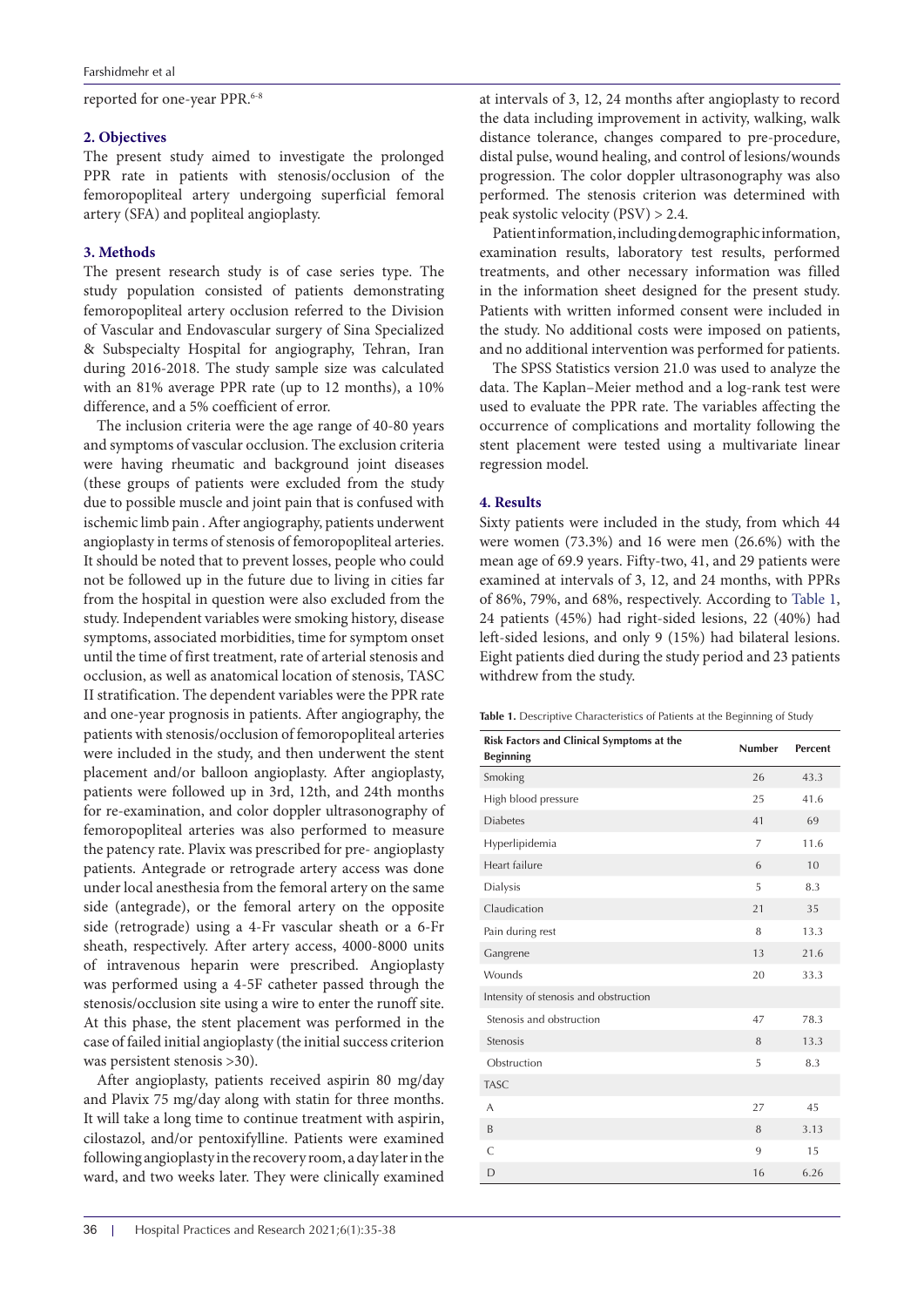[Table 2](#page-2-0) shows data relevant to the procedure success three months later concerning the risk factors. The chi-square test was used to investigate the relationship between postangioplasty factors and procedure success, which only a significant relationship was observed between claudication degree and procedure success (*P*=0.02).

In the present study, the post-angioplasty PPR as the main variable, and factors affecting this parameter were evaluated.

[Table 3](#page-2-1) shows the frequency distribution of the patients according to the anatomical lesion classification system (TASC) 3 and 12 months after angioplasty. No significant relationship was observed between TASC and procedure success after three months  $(P=0.47)$  and 12 months  $(P=0.24)$ .

#### **5. Discussion**

Findings indicated the post-angioplasty PPR rate of 86%, 79%, and 68% at intervals of 3, 12, and 24 months. After the first trimester, risk factors were not associated with the post-operative PPR rate. In a study by Clair et al<sup>9</sup> the two-year PPR rate was 96.5%. The 1/2/3/4-year PPR rate was 81%, 74%, 68%, and 65%, respectively, in a study conducted by Iida et al.<sup>10</sup> In addition, the 1/3/5-year PPR rate was 81%, 61%, and 58%, respectively, in a study done by Capek et al.<sup>11</sup>

The PPR rate obtained in this study was acceptable compared to those reported in several studies. The value reported for the PPR rate in several studies was slightly

<span id="page-2-0"></span>**Table 2.** Comparison of the Frequency Distribution of Success in Practice, 3 Months After Surgery According to Risk Factors

|                                   | Open        | <b>Stenosis and occlude</b> | P Value |
|-----------------------------------|-------------|-----------------------------|---------|
| Smoking                           | 18 (39.1%)  | $5(83.33\%)$                | 0.24    |
| High blood pressure               | 19 (41.3%)  | $3(50\%)$                   | 0.98    |
| <b>Diabetes</b>                   | 29 (63%)    | $5(83.33\%)$                | 0.81    |
| Hyperlipidemia                    | $5(10.8\%)$ | $0(0\%)$                    | 0.87    |
| Heart failure                     | $4(8.6\%)$  | 1(17%)                      | 0.94    |
| Dialysis                          | $3(6.5\%)$  | $2(33.33\%)$                | 0.22    |
| Claudication after<br>angioplasty | $3(6.5\%)$  | $3(50\%)$                   | 0.020   |

<span id="page-2-1"></span>**Table 3.** Comparison of the Frequency Distribution of Patients According to the Anatomical Lesion Classification System (TASC) 3 and 12 Months After Angioplasty

| <b>TASC</b>    |           | <b>Stenosis and Occlude</b> | Open       | P Value |
|----------------|-----------|-----------------------------|------------|---------|
| After 3 month  | A         | $2(33.33\%)$                | $23(50\%)$ | 0.47    |
|                | B         | $2(33.33\%)$                | $5(11\%)$  |         |
|                | C         | $1(16.67\%)$                | 6(13%)     |         |
|                | D         | $1(16.67\%)$                | 12(26%)    |         |
| After 12 month | A         | 3(37/5%)                    | 19 (58%)   |         |
|                | B         | $\Omega$                    | 5(15%)     | 0.24    |
|                | $\subset$ | 2(25%)                      | 3(9%)      |         |
|                | D         | $3(37.5\%)$                 | 6(18%)     |         |

higher.<sup>12</sup> The PPR rate depends on different background and technical factors that may affect the success rate. The lesion length is important so that it is possible to fail arterial reconstruction in less time in the case of a longer lesion in the vein pathway.<sup>13</sup> The matter of stent used also affects its durability so that nitinol stents are durable more than other types of metal.14-16 Socio-economic factors can also affect the severity of the disease as well as the post-treatment PPR rate, which were not examined in the present work.<sup>17,18</sup> Procedure-related factors such as antiplaque treatment and distal collateral vessel status relative to lesion also affect the prolonged PPR rate.19,20 Each of the mentioned factors can be a reason for the difference between values reported for PPR in this study and other similar studies.

Among the factors affecting PPR, claudication was significant. In a study by Brewster et al $21$  five factors with a significant effect on prolonged PPR were identified through a 16-year investigation. The transplanted vein was the most crucial factor so that the vein transplant using a vein from the patient's own body had better-prolonged performance compared to other types of grafts. In the study performed by Capek et al, the crucial factors affecting the prognosis were diabetes and extensive atherosclerosis. In the present study, it was not possible to provide a significant relationship using the known variables and risk factors due to the small number of patients in the stenosis/occlusion group.

## **6. Conclusion**

The prolonged PPR rate of patients after femoropopliteal artery angioplasty was acceptable and was a safe and effective treatment of femoropopliteal artery occlusion. It is recommended to investigate the PPR-related variables in depth by increasing the study sample size in future studies.

### **Authors' Contributions**

All authors contributed equally to this study.

### **Conflict of Interest Disclosures**

The authors declare that they have no conflicts of interest.

#### **Ethical Approval**

Current study was approved by Tehran University of Medical Sciences Ethics Committee.

#### **References**

- 1. Pereira CE, Albers M, Romiti M, Brochado-Neto FC, Pereira CA. Meta-analysis of femoropopliteal bypass grafts for lower extremity arterial insufficiency. J Vasc Surg. 2006;44(3):510-517. doi[:10.1016/j.jvs.2006.04.054.](https://doi.org/10.1016/j.jvs.2006.04.054)
- 2. Wilson NM, Chan O, Thomas ML, Browse NL. Intravenous digital subtraction angiography in the management of peripheral vascular disease. J Cardiovasc Surg (Torino). 1991;32(6):747-752.
- 3. Zwiebel WJ. Venous thrombosis. Introduction to Vascular Ultrasonography. 4th ed. Philadelphia: WB Saunders Company; 2000.
- 4. Sutton D. Text Book of Radiology and Imaging. New York: Churchill Livingstone; 2003. p. 428-430.
- 5. Ahmadi R, Ugurluoglu A, Schillinger M, Katzenschlager R,